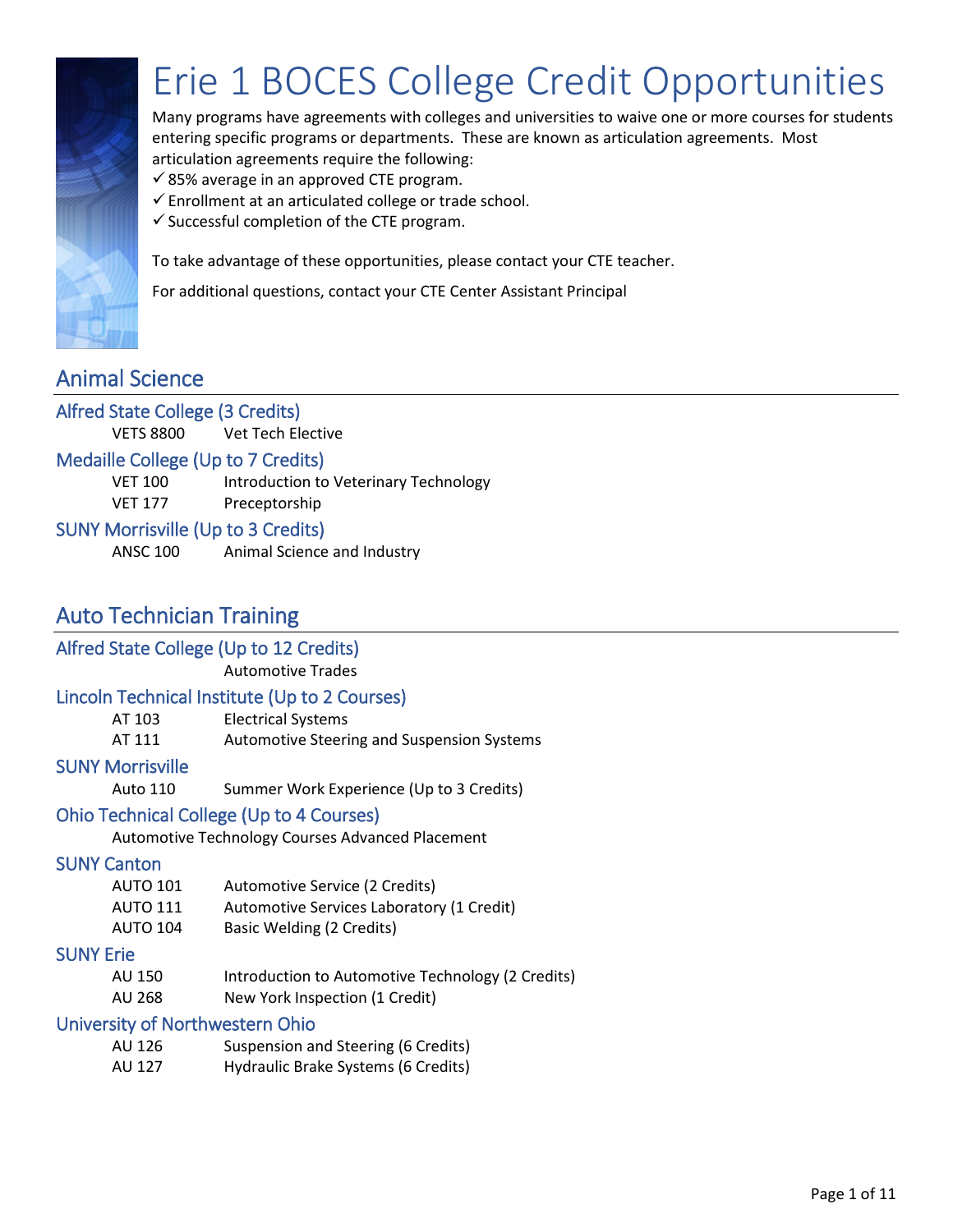## Aviation

## Mohawk Valley Community College

Mechanical Technology: Aircraft Maintenance (33 Credits)

## Edinboro University of Pennsylvania

AERO 220 Aeronautical Science

## Baking and Pastry Arts

## Niagara County Community College

| <b>PAS 102</b>   | <b>Classical Pastries (3 Credits)</b> |
|------------------|---------------------------------------|
| <b>PAS 105</b>   | Bakery Experience 1 (2 Credits)       |
| <b>SUNY Erie</b> |                                       |
| <b>HC 128</b>    | Introduction to Baking (4 Credits)    |
| HR 136           | Sanitation (2 Credits)                |

## Barbering

|                | Bryant & Stratton College (Up to 9 Credits) |
|----------------|---------------------------------------------|
| <b>BUSS100</b> | <b>Business Principal</b>                   |
| ENGL102        | Research & Writing for the Workplace        |
| <b>INFT124</b> | <b>Computing Skills</b>                     |
|                |                                             |

## Erie 1 BOCES (Adult Education)

Will Accept Hours

## Building Trades

## Alfred State College (Based on Student Proficiency)

| <b>BLCT 1202</b>        | Portable Tools and Fastening Systems (2 Credits) |
|-------------------------|--------------------------------------------------|
| <b>BLCT 1222</b>        | <b>Construction Math (2 Credits)</b>             |
| <b>BLCT 3423</b>        | Pipe Fitting - Math Estimating (3 Credits)       |
| <b>BLCT 3453</b>        | Plumbing Trade History and Safety (3 Credits)    |
| <b>SUNY Erie</b>        |                                                  |
| <b>BM 130</b>           | Building Systems I (3 Credits)                   |
| <b>BM 180</b>           | Applied Mathematics (3 Credits)                  |
| <b>SUNY Morrisville</b> |                                                  |
| <b>RESC 130</b>         | Light Framing (3 Credits)                        |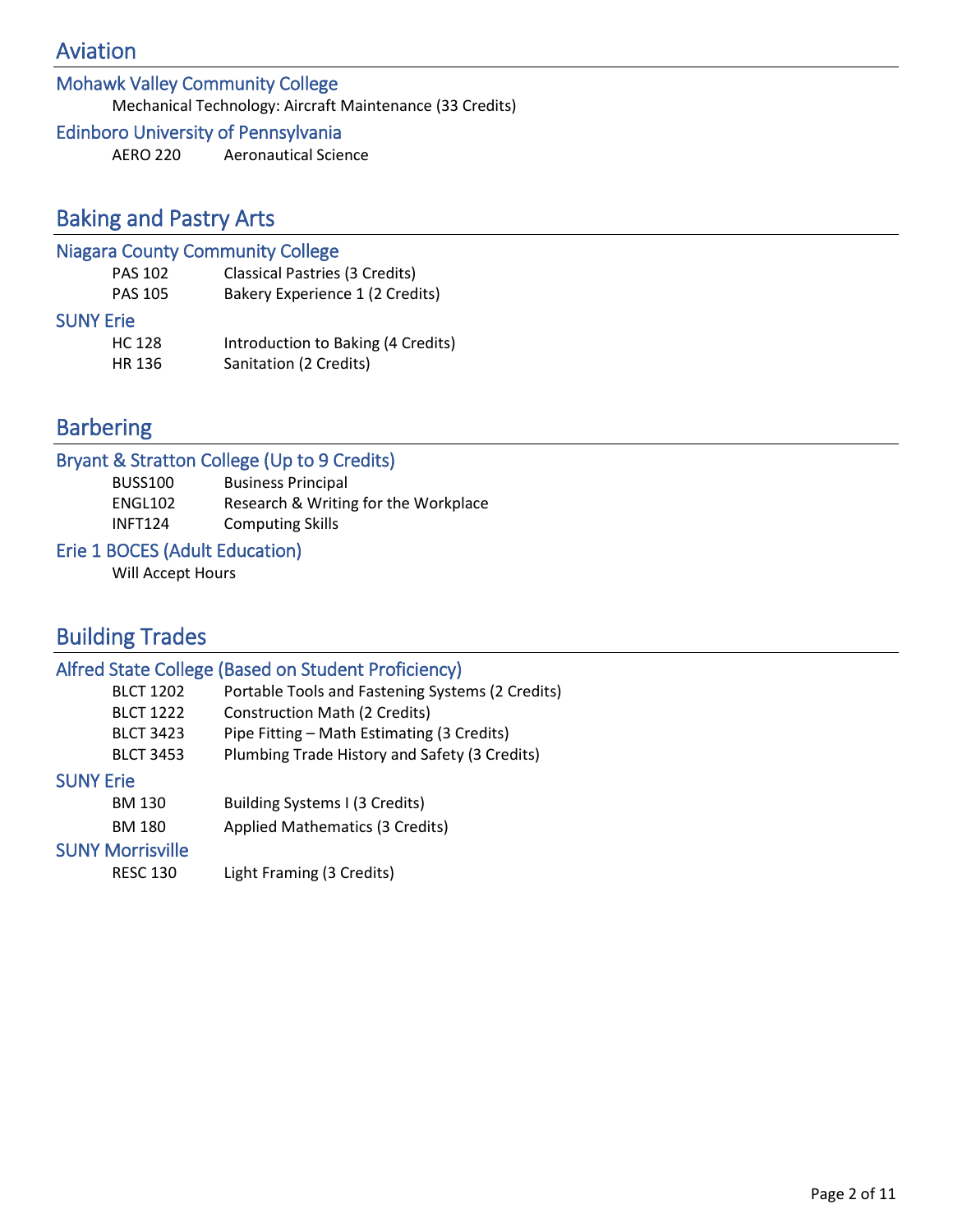## Collision Repair

## Alfred State College

Collision Repair (Up to 12 Credits)

## Lincoln Technical Institute (2 to 3 Courses)

| CR 103 | <b>Structural Analysis</b>                     |
|--------|------------------------------------------------|
| CR 107 | Paint Equipment and Spraying Techniques        |
| DAM05  | Aluminum Panels and Structures Damage Analysis |
| DAM06  | Steering and Suspension Damage Analysis        |
| CPS01  | <b>Corrosion Protection</b>                    |

## Ohio Technical College

| (Advanced Placement for up to 4 Courses based on I-CAR Certification) |                                                            |  |
|-----------------------------------------------------------------------|------------------------------------------------------------|--|
| WKR01                                                                 | Hazardous Materials, Personnel Safety and Refinish Safety  |  |
| FCR01                                                                 | <b>Fundamentals of Collision Repair</b>                    |  |
| DAM01                                                                 | Vehicle Identifications, Estimating Systems and Technology |  |
| DAM02                                                                 | <b>Frontal Impact Analysis</b>                             |  |
| DAM03                                                                 | <b>Mechanical Systems Analysis</b>                         |  |
| DAM04                                                                 | Restraints, Interior, Glass, Side and Rear Impact Analysis |  |
| Erie                                                                  |                                                            |  |
| AB 130                                                                | Introduction to Auto Body Repair (2 Credits)               |  |
|                                                                       |                                                            |  |

AB 140 Detailing (2 Credits)

## SUNY Morrisville

**SUNY** 

AT 110 Summer Work Experience (3 Credits)

#### Universal Technical Institute

Automotive Program (TBD)

## **Cosmetology**

## Bryant & Stratton College (Up to 9 Credits)

| BUSS100        | <b>Business Principal</b>            |
|----------------|--------------------------------------|
| ENGL102        | Research & Writing for the Workplace |
| <b>INFT124</b> | <b>Computing Skills</b>              |

## Erie 1 BOCES (Adult Education)

Will Accept Hours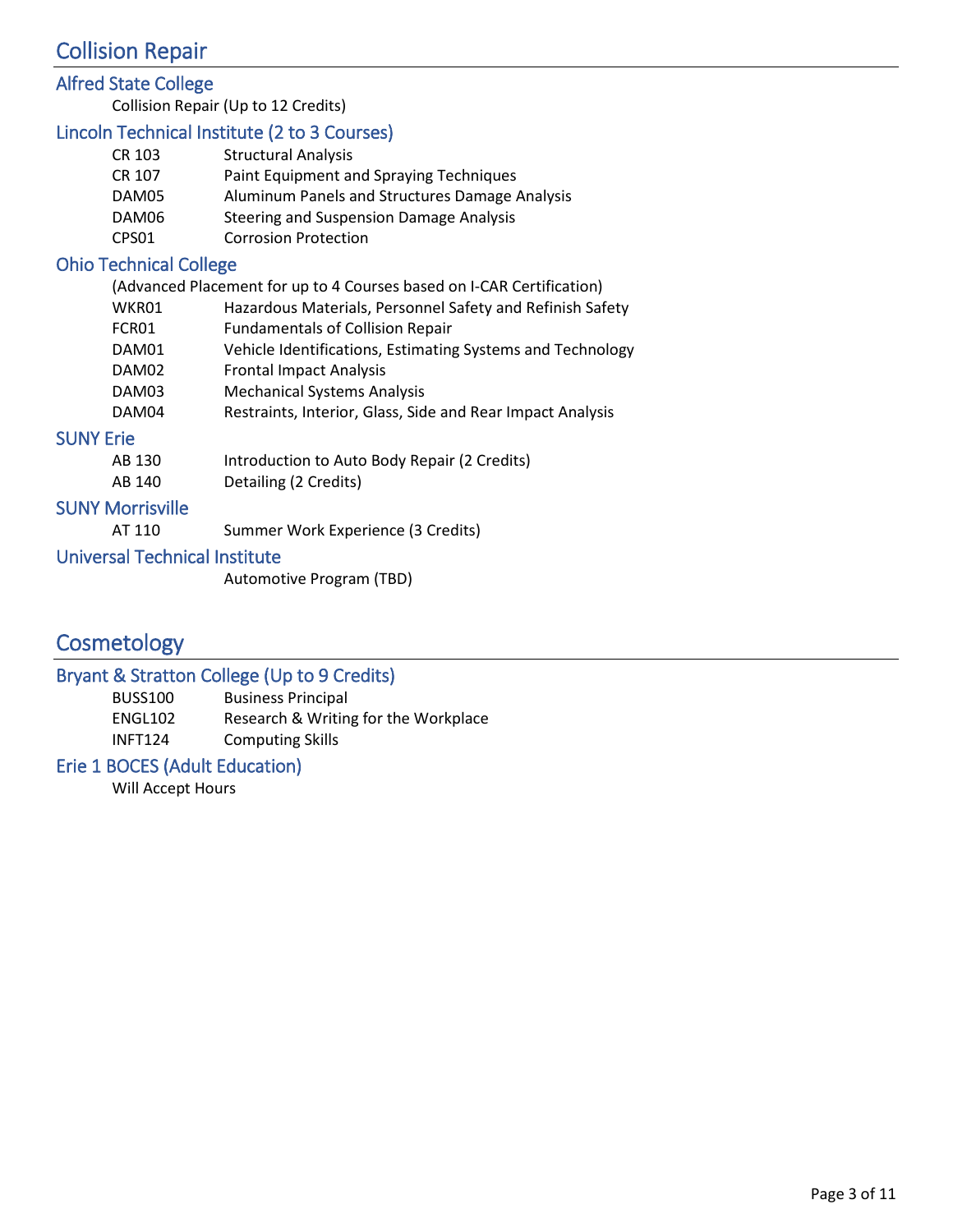## Criminal Justice

## Brant & Stratton (Up to 15 Credits)

|                         | Didn't & Stratton (Op to 13 Credits)               |
|-------------------------|----------------------------------------------------|
| <b>CRJU103</b>          | Introduction to Criminal Justice System            |
| <b>CRJU112</b>          | Law enforcement & the Community                    |
| <b>PLEG100</b>          | <b>Introduction to Paralegal Studies</b>           |
| <b>PLEG230</b>          | Criminal Law & Procedures                          |
| <b>COMM104</b>          | Learning Communities                               |
| <b>Canisius College</b> |                                                    |
| <b>CRJ 227</b>          | Criminal Justice (3 Credits)                       |
| <b>Hilbert College</b>  |                                                    |
| CJ 101                  | Introduction to Criminal Justice (3 Credits)       |
| CJ 103                  | Introduction to Security (3 Credits)               |
| CJ 204                  | Crime & Society (3 Credits)                        |
| CJ Elective             | Criminal Justice and the Law (3 Credits)           |
| FS 101                  | Introduction to Forensic Science (3 Credits)       |
| CRJ 101                 | Introduction to Criminal Justice (3 Credits)       |
| Free Elective           | Free Elective (3 Credits)                          |
|                         | <b>Niagara County Community College</b>            |
| CRJ 101                 | Introduction to Criminal Justice (3 Credits)       |
| CRJ 110                 | Introduction to Principles of Security (3 Credits) |
| Niagara Hniversity      |                                                    |

#### Niagara University

CRJ 101 Introduction to Criminal Justice (3 Credits)

#### SUNY Canton

| <b>JUST 101</b> | Intro to Criminal Justice (3 Credits) |
|-----------------|---------------------------------------|
|                 | General Elective (3 Credits)          |

#### SUNY Erie – Criminal Justice

CR 150 Introduction to Criminal Justice (3 Credits) CR 160 Criminology (3 Credits)

## SUNY Erie – Criminal Scene Technology Certificate

- CR 150 Introduction to Criminal Justice (3 Credits) CR 200 Industrial and Retail Security (3 Credits)
- IN 100 Introduction to Crime Scene Investigation (3 Credits)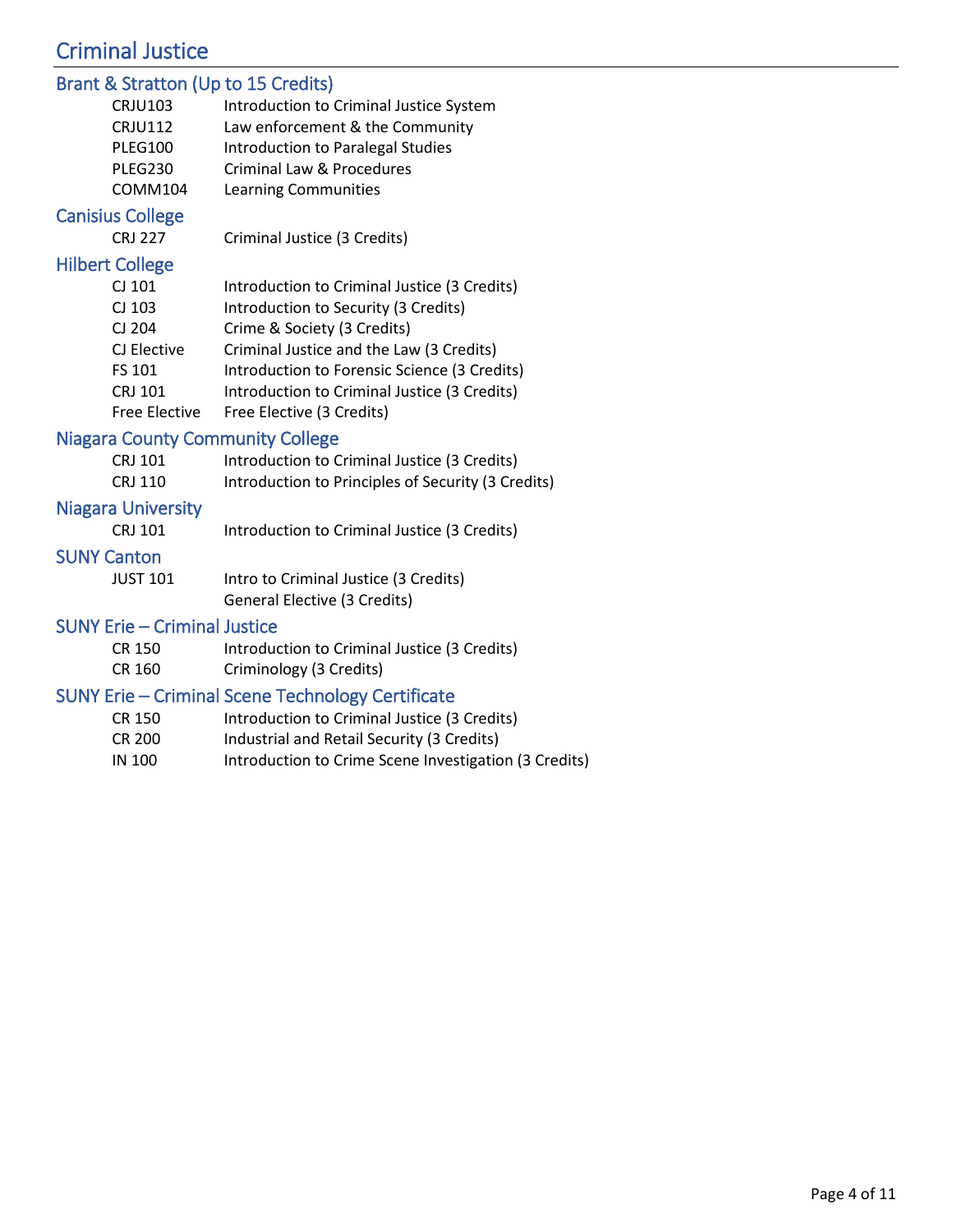## Culinary Arts

| <b>Alfred State College</b>                    |                                                                                                      |  |
|------------------------------------------------|------------------------------------------------------------------------------------------------------|--|
| CULN 1083                                      | Sanitation and Food Safety (3 Credits)                                                               |  |
| <b>Culinary Institute of America</b>           |                                                                                                      |  |
|                                                | Food Safety (ServSafe) (1.5 Credits)<br>Mathematics (if student passes challenge test) (1.5 Credits) |  |
| <b>Niagara County Community College</b>        |                                                                                                      |  |
| <b>CUL 120</b>                                 | Principles of Baking (3 Credits)                                                                     |  |
| <b>CUL 122</b>                                 | Breakfast and Lunch (3 Credits)                                                                      |  |
| <b>CUL 123</b>                                 | Production Experience Laboratory I (2 Credits)                                                       |  |
| <b>SUNY Erie - Culinary Arts</b>               |                                                                                                      |  |
| <b>HC 114</b>                                  | <b>Culinary Arts Basic Skills (4 Credits)</b>                                                        |  |
| HC 136                                         | Sanitation (2 Credits)                                                                               |  |
| <b>SUNY Erie - Hotel Restaurant Management</b> |                                                                                                      |  |
| HR 135                                         | Food Preparation Techniques (4 Credits)                                                              |  |
| HR 136                                         | Sanitation (2 Credits)                                                                               |  |
| <b>Trocaire College</b>                        |                                                                                                      |  |
| HM 102                                         | Introduction to Food and Beverage (3 Credits)                                                        |  |
| HM 204                                         | Food and Beverage Service and Sanitation (3 Credits)                                                 |  |
| HM 240                                         | Culinary Foundations I (3 Credits)                                                                   |  |

## Cybersecurity and Networking

## Alfred State College (Student Must Present Certification Cert)

| <b>CISY 2143</b> | Microcomputer Systems (3 Credits)                                    |
|------------------|----------------------------------------------------------------------|
| CISY 4033        | Networking I (3 Credits)                                             |
| <b>CISY 3283</b> | Internetworking I (3 Credits)                                        |
|                  | CISY 3283/4283 Internetworking I and Internet Working II (6 Credits) |

## SUNY Canton

| <b>CITA 165</b> | Survey of Cybersecurity (3 Credits)                                     |
|-----------------|-------------------------------------------------------------------------|
|                 | CITA 220/221 Data Communications and Network Technology Lab (4 Credits) |

#### SUNY Erie

| IT 180 | IT Essentials I (3 Credits)          |
|--------|--------------------------------------|
| IT 181 | IT Essentials II (3 Credits)         |
| TE 185 | Network Fundamentals (3 Credits)     |
| TE 270 | LAN Switching & Wireless (3 Credits) |

## Trocaire College

| <b>CNA 101</b> | Introduction to Computer Hardware (4 Credits)   |
|----------------|-------------------------------------------------|
| <b>CNA 105</b> | Introduction to Computer Networking (4 Credits) |

## Dental Laboratory Technology

## SUNY Erie

| DL 110 | Introduction to Technical Dentistry (1 Credit)        |
|--------|-------------------------------------------------------|
| DL 113 | Biomedical Materials and Dental Metallurgy (1 Credit) |
| DL 114 | Lab for DL 113 (1 Credit)                             |
| DL 270 | Dental Laboratory Internship (2 Credits)              |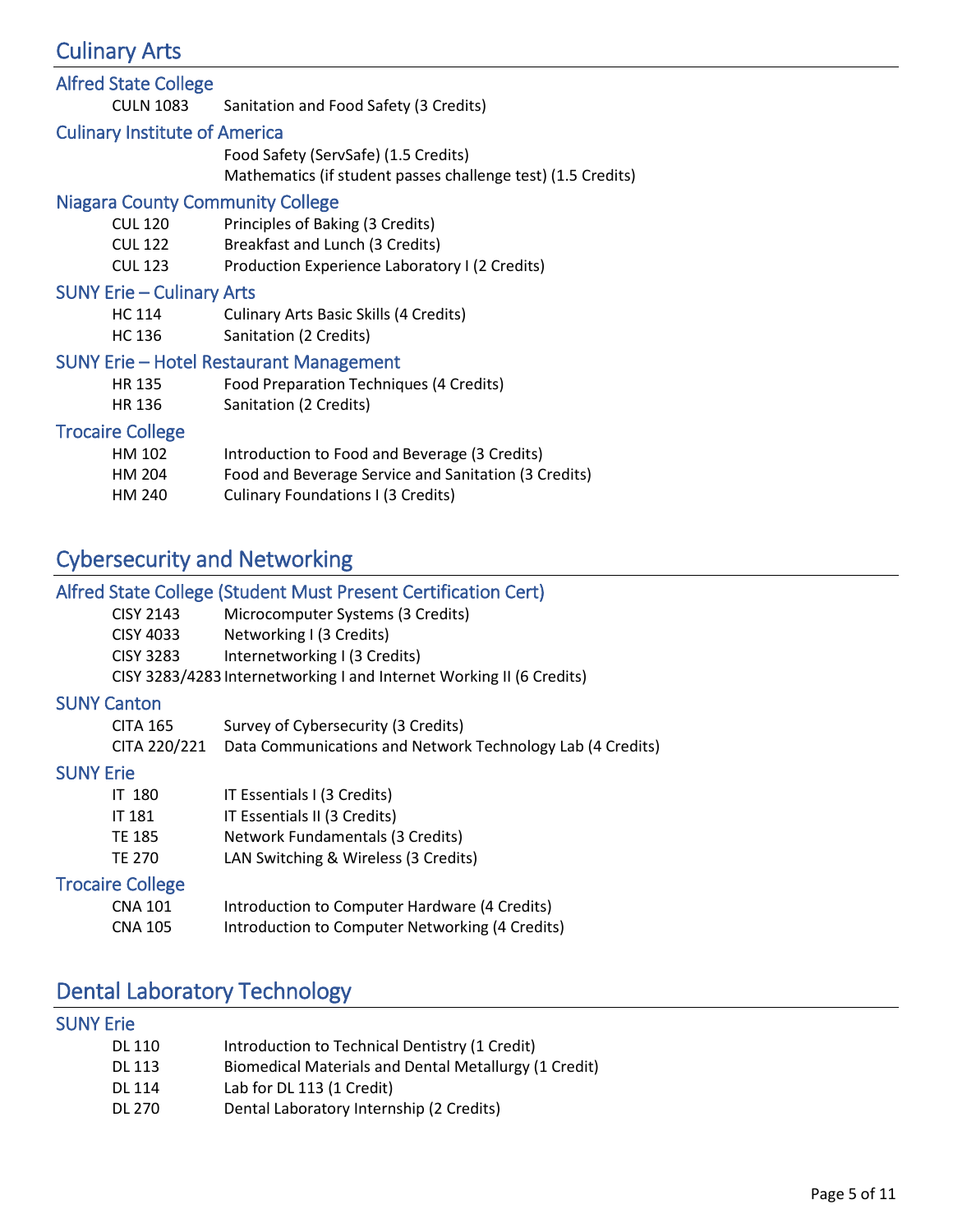## Digital Media

| <b>Canisius College</b>                 |                                                              |
|-----------------------------------------|--------------------------------------------------------------|
| <b>DMA 201</b>                          | Introduction to Digital Media Arts (3 Credits)               |
| <b>Hilbert College</b>                  |                                                              |
|                                         | Lower Level Liberal Arts Elective (3 Credits)                |
| <b>Medaille College</b>                 |                                                              |
| <b>COM 200</b>                          | Digital Media Production (3 Credits)                         |
| Free                                    | Free Elective (3 Credits)                                    |
| <b>Mohawk Valley Community College</b>  |                                                              |
| GD 145                                  | Digital Applications 1 (3 Credits)                           |
| GD 146                                  | Digital Applications 2 (3 Credits)                           |
| <b>Niagara County Community College</b> |                                                              |
| DIG 106                                 | Video Production (3 Credits)                                 |
| <b>SUNY Erie</b>                        |                                                              |
| CA 250                                  | Video Field Production (3 Credits)                           |
| CA 295                                  | Video Postproduction (3 credits)                             |
| <b>Villa Maria College</b>              |                                                              |
| <b>DMC 101</b>                          | Introduction to Digital Media and Communications (3 Credits) |

## Early Childhood Education

| <b>Herkimer County Community College</b>                     |                             |                                                                                                                                  |
|--------------------------------------------------------------|-----------------------------|----------------------------------------------------------------------------------------------------------------------------------|
| HU 110                                                       |                             | Fundamentals of Art in Early Childhood Education (3 Credits)                                                                     |
| ED 221                                                       |                             | Practicum I: Early Childhood (3 Credits)                                                                                         |
| <b>Medaille College</b>                                      |                             |                                                                                                                                  |
| <b>EDU 223</b>                                               |                             | Educational Psychology (3 Credits)                                                                                               |
| <b>EDU 240</b>                                               |                             | Literacy I: Language Development and Pre-Emergent Literacy (3 Credits)                                                           |
| Niagara County Community College - Human Services            |                             |                                                                                                                                  |
|                                                              | <b>HUS 102</b>              | Human Services Internship I (3 Credits)                                                                                          |
|                                                              |                             | EDU/HUS 208 Early Childhood Education (3 Credits)                                                                                |
| Niagara County Community College – Early Childhood Education |                             |                                                                                                                                  |
|                                                              |                             | EDU/HUS 208 Early Childhood Education (3 Credits)                                                                                |
|                                                              |                             | SUNY Canton – Early Childhood A.S.                                                                                               |
|                                                              | <b>ECHD 121</b><br>ECHD 200 | Wellness in Young Children: Promoting Health, Safety & Nutrition (3 Credits)<br>Planning Programs for Young Children (3 Credits) |
|                                                              |                             | SUNY Canton – Early Childhood Care and Management, BBA                                                                           |
| <b>ECHD 121</b>                                              |                             | Wellness in Young Children: Promoting Health, Safety & Nutrition (3 Credits)<br>General Elective (3 Credits)                     |
| <b>SUNY Erie</b>                                             |                             |                                                                                                                                  |
| <b>CC 200</b>                                                |                             | Early Childhood Education I (3 Credits)                                                                                          |
| CC 201                                                       |                             | Lab for CC 200 (1.5 Credits)                                                                                                     |
| CC 260                                                       |                             | Art Experience for the Young Child (3 Credits)                                                                                   |
|                                                              |                             |                                                                                                                                  |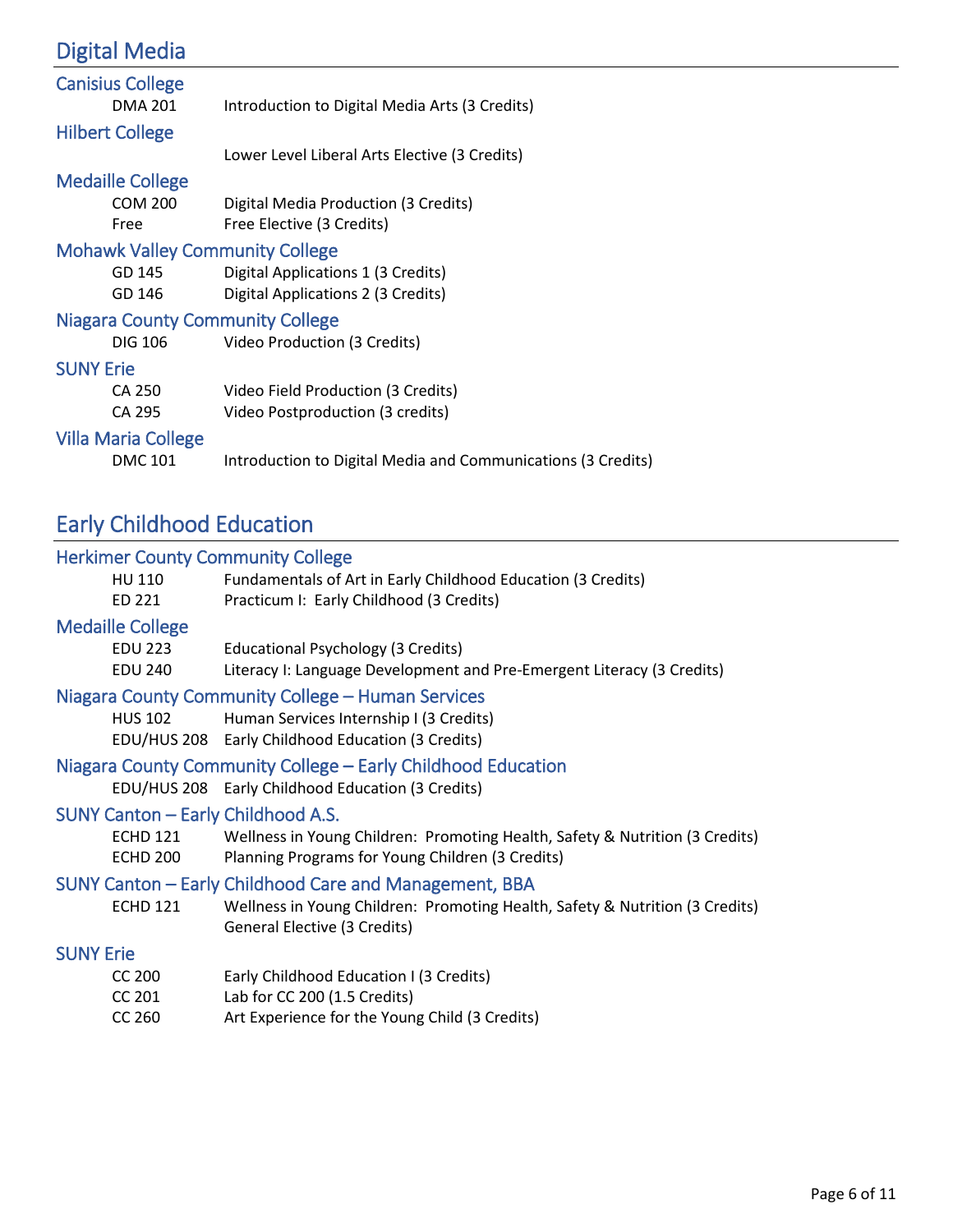## Electrical Systems

| <b>Alfred State College</b>        |                                                                 |
|------------------------------------|-----------------------------------------------------------------|
| <b>ELTR 1166</b>                   | Residential Lab 1A (6 Credits)                                  |
| <b>Lincoln Technical Institute</b> |                                                                 |
| ET 200                             | <b>Residential Construction and Branch Circuits (3 Credits)</b> |
| ET 210                             | Residential Lighting and Receptacle Circuits (3 Credits)        |
| <b>SUNY Erie</b>                   |                                                                 |
| <b>BM 140</b>                      | Electrical Systems I (3 Credits)                                |
| <b>BM 250</b>                      | Renewable Energy Systems (3 Credits)                            |
| <b>SUNY Erie</b>                   |                                                                 |
| <b>BM 140</b>                      | Electrical Systems I (3 Credits)                                |
| <b>BM 281</b>                      | Facilities Maintenance & Environmental Topics (3 Credits)       |
| <b>SUNY Erie</b>                   |                                                                 |
| EL 101                             | Residential Wiring (3 Credits)                                  |
| EL 102                             | Intro to Photovoltaic Systems (3 Credits)                       |
| IE 101                             | Lab for Industrial Electricity (1 Credit)                       |
|                                    |                                                                 |

## Electronics and Computer Technology

## Bryant & Stratton College (Up to 15 Credits)

| <b>BUSS 100</b> | <b>Business Principles</b>                     |
|-----------------|------------------------------------------------|
| TECH 100        | <b>Business Information Systems Principles</b> |
| <b>TECH 131</b> | Hardware & Networking Fundamentals             |
| <b>ENGL 102</b> | Research & Writing for the Workplace           |
| <b>INFT 124</b> | <b>Computing Skills</b>                        |

#### SUNY Canton

- ELEC 109 Electric Circuits I Lab (1 Credit)
- ELEC 161 Electronic Fabrications (2 Credits)
- ELEC 165 Digital Fundamentals & Systems (3 Credits)
- ELEC 166 Digital Fundamentals & Systems Lab (1 Credit)

#### SUNY Erie – Computer Repair Technology

- CP 102 DC Electrical Circuits (3 Credits)
- CP 103 Lab for CP 102 (1 Credit)
- CP 104 AC Electrical Circuits (3 Credits)
- CP 105 Lab for CP 104 (1 Credit)

## SUNY Erie – Computer and Electronics Technology

- CP 102 DC Electrical Circuits (3 Credits)
- CP 103 Lab for CP 102 (1 Credit)
- CP 104 AC Electrical Circuits (3 Credits)
- CP 105 Lab for CP 104 (1 Credit)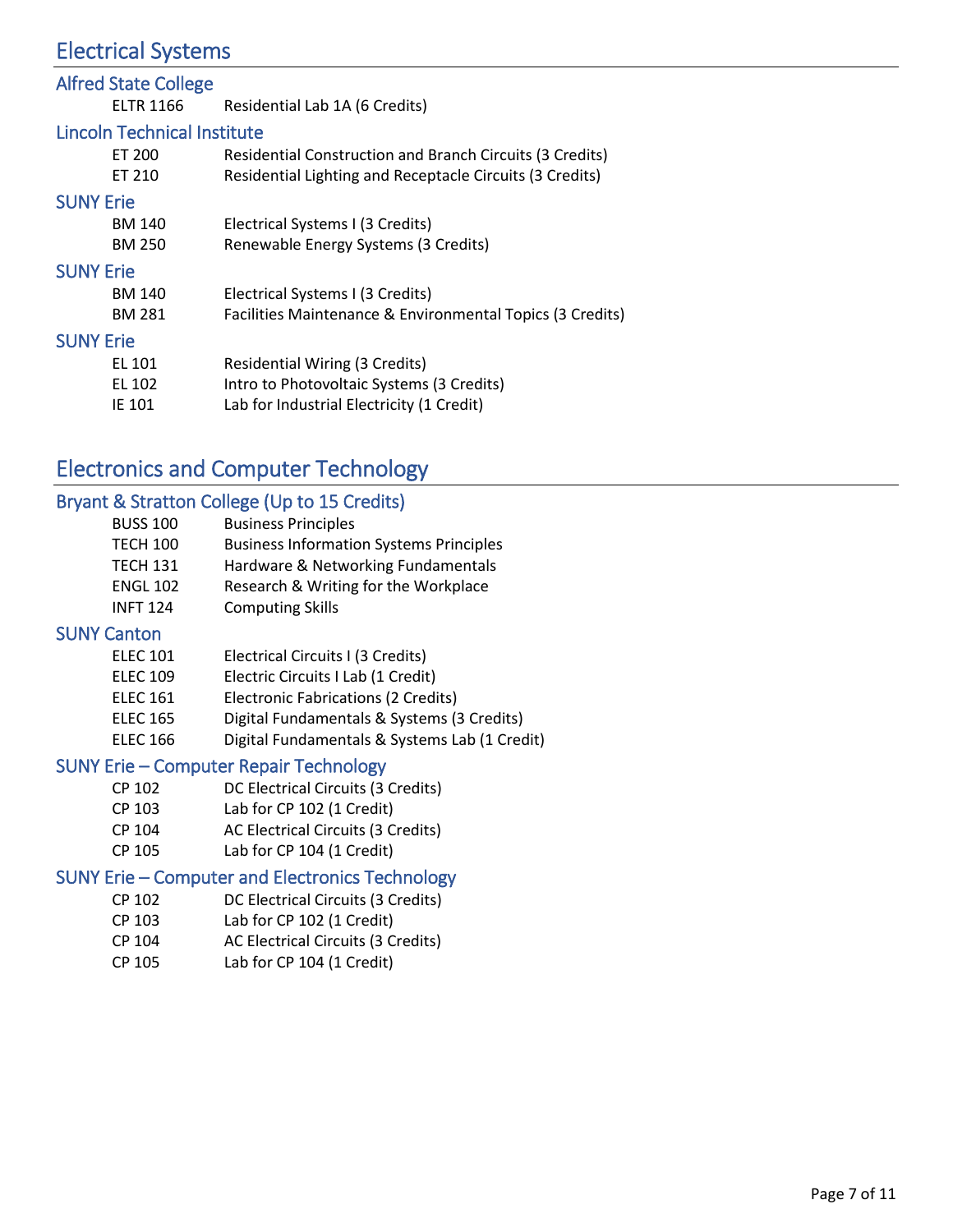## Emergency Medical Services

#### SUNY Erie

| EG113 | <b>EMT Basic (8 Credits)</b> |                                                 |
|-------|------------------------------|-------------------------------------------------|
|       |                              | the contract of the contract of the contract of |

## Bryant & Stratton College (Up to 15 Credits)

| <b>BUSS 100</b> | <b>Business Principles (3 Credits)</b>           |
|-----------------|--------------------------------------------------|
| AHLT 111        | Introduction to Healthcare (3 Credits)           |
| <b>ENGL 102</b> | Research & Writing for the Workplace (3 Credits) |
| <b>INFT 124</b> | Computing Systems (3 Credits)                    |

## Engineering and Robotics

## Bryant & Stratton College (Up to 15 Credits)

| <b>TECH 100</b> | <b>Business Information Systems Principles (3 Credits)</b> |
|-----------------|------------------------------------------------------------|
| TECH 131        | Hardware and Networking Fundamentals (3 Credits)           |
| TECH 141        | Software and Operating Systems (3 Credits)                 |
| <b>ENGL 102</b> | Research and Writing for the Workplace (3 Credits)         |
| <b>INFT 124</b> | Computing Systems (3 Credits)                              |

## Rochester Institute of Technology

| Introduction to Engineering Design/Design and Drawing for Production (3 Credits) | PLTW 101 |  |  |  |  |  |
|----------------------------------------------------------------------------------|----------|--|--|--|--|--|
|----------------------------------------------------------------------------------|----------|--|--|--|--|--|

- PLTW 102 Principles of Engineering (3 Credits)
- PLTW 103 Digital Electronics (3 Credits)
- PLTW 104 Civil Engineering/Architecture (3 Credits)
- PLTW 105 Computer Integrated Manufacturing (3 Credits)

## SUNY Canton

L/L Program Elective (3 Credits)

## SUNY Erie

ME 250 Computer Aided Drafting and Design (2 Credits)

## University of Northwestern Ohio

| RA 110 | <b>Automation Mechanical (6 Credits)</b> |
|--------|------------------------------------------|
| RA 120 | <b>Automation Electrical (6 Credits)</b> |

## Fashion Design Technology

## Bryant & Stratton College (Up to 9 Credits)

BUSS 100 Business Principles GRAD 100 Introduction to Design ENGL 102 Research & Writing for the Workplace INFT 124 Computing Skills

## Genesee Community College (Up to 9 Credits)

| FBM 101        | Principles of Fashion Merchandising (3 Credits) |
|----------------|-------------------------------------------------|
| <b>FDR4130</b> | Annoral Construction Eundomantals (2 Cradita)   |

FBM 120 Apparel Construction Fundamentals (3 Credits)

## LIM College (Up to 6 Credits)

| ELEC 9999  | General Elective (6 Credits) – If two years are completed |
|------------|-----------------------------------------------------------|
| ELEC 99999 | General Elective (3 Credits) – If one year is completed   |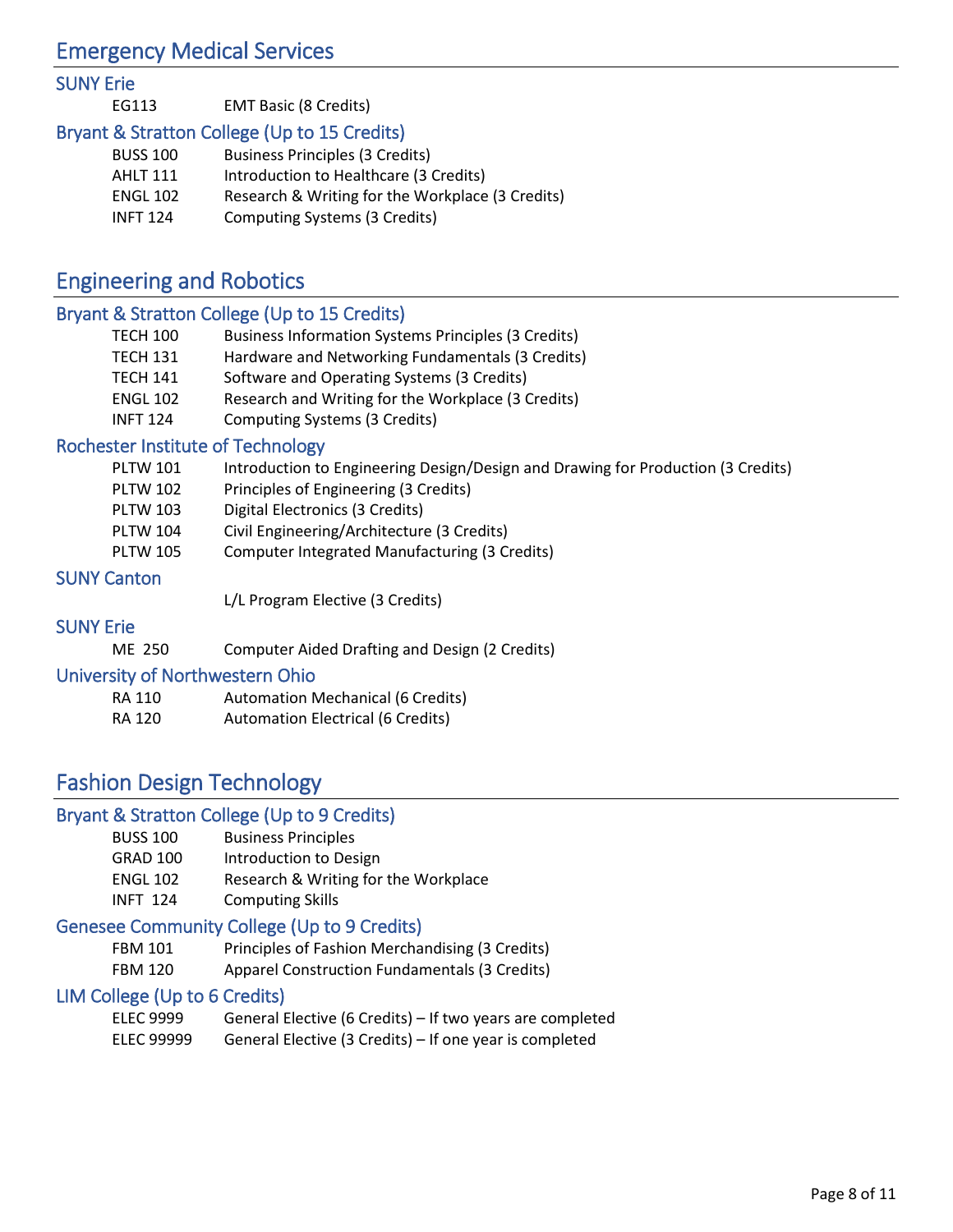## Health Careers/Basic Nursing Skills

## Bryant & Stratton College

| <b>AHLT 111</b> | Introduction to Healthcare (3 Credits)           |
|-----------------|--------------------------------------------------|
| AHLT 100        | <b>Medical Terminology (3 Credits)</b>           |
| <b>ENGL 102</b> | Research & Writing for the Workplace (3 Credits) |
| <b>INFT 124</b> | Computing Skills (3 Credits)                     |
| <b>MATH 101</b> | <b>Workplace Mathematics (3 Credits)</b>         |

## Erie 1 BOCES (Adult Education)

Will Accept Hours

#### SUNY Canton

HEFI 299 Lower Level Program Elective (3 Credits)

#### SUNY Erie

| MA 115 | Medical Terminology I (3 Credits)            |
|--------|----------------------------------------------|
| MA 125 | Medical Terminology II (3 Credits)           |
| BI 147 | Survey of Anatomy and Physiology (3 Credits) |

## Legal Academy (New Visions)

## Bryant & Stratton College (Up to 12 Credits)

| <b>CRJU103</b>          | Introduction to Criminal Justice System      |
|-------------------------|----------------------------------------------|
| <b>CRJU112</b>          | Law enforcement & the Community              |
| <b>PLEG100</b>          | Introduction to Paralegal Studies            |
| PLEG230                 | Criminal Law & Procedures                    |
| COMM104                 | Learning Communities                         |
| <b>Canisius College</b> |                                              |
|                         | Criminal Justice Elective (3 Credits)        |
| <b>Medaille College</b> |                                              |
|                         | Introduction to Criminal Justice (3 Credits) |
|                         | Criminal Justice Elective (3 Credits)        |

## Plumbing, Heating and Air Conditioning

| <b>Alfred State College</b>     |                                                                 |  |
|---------------------------------|-----------------------------------------------------------------|--|
| <b>BLCT 3453</b>                | Plumbing Trade History and Safety (3 Credits)                   |  |
| <b>SUNY Canton</b>              |                                                                 |  |
|                                 | HVAC 103/104 Plumbing, Heating & Air Conditioning (3/2 Credits) |  |
| <b>HVAC 110</b>                 | Plumbing, Heating & Air Conditioning (3 Credits)                |  |
| University of Northwestern Ohio |                                                                 |  |

HV 110 Service and Procedures (6 Credits)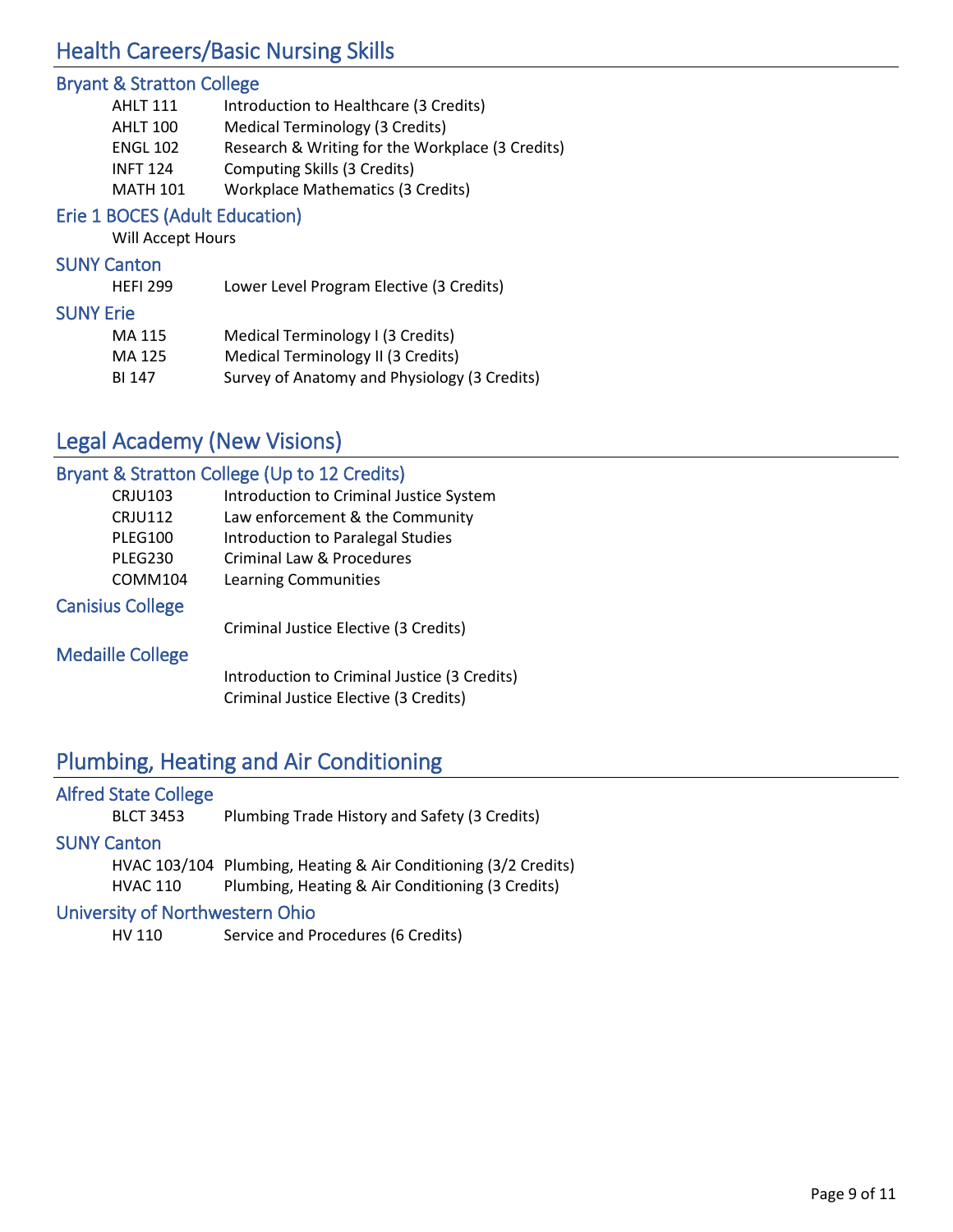## Sports Science Careers

## Bryant & Stratton College

| <b>AHLT 111</b>         | Introduction to Healthcare (3 Credits)           |
|-------------------------|--------------------------------------------------|
| <b>AHLT 100</b>         | <b>Medical Terminology (3 Credits)</b>           |
| <b>ENGL 102</b>         | Research & Writing for the Workplace (3 Credits) |
| <b>INFT 124</b>         | Computing Skills (3 Credits)                     |
| <b>MATH 101</b>         | <b>Workplace Mathematics (3 Credits)</b>         |
| <b>Canisius College</b> |                                                  |
| <b>KIN 170</b>          | Kinesiology (3 Credits)                          |

## Niagara County Community College

| $1.11.07$ and $1.07.07$ and $1.11.07$ and $1.07.07$ and $1.07.07$ and $1.07.07$ and $1.07.07$ and $1.07.07$ and $1.07.07$ and $1.07.07$ and $1.07.07$ and $1.07.07$ and $1.07.07$ and $1.07.07$ and $1.07.07$ and $1.07.07$ a |                                               |
|-------------------------------------------------------------------------------------------------------------------------------------------------------------------------------------------------------------------------------|-----------------------------------------------|
| <b>PED 155</b>                                                                                                                                                                                                                | Weight Training (1 Credit)                    |
| <b>HED 214</b>                                                                                                                                                                                                                | Advanced First Aid and CPR (2 Credits)        |
| <b>HED 261</b>                                                                                                                                                                                                                | Personal Training Field Experience (1 Credit) |
| <b>SUNY Canton</b>                                                                                                                                                                                                            |                                               |
| <b>HEFI 299</b>                                                                                                                                                                                                               | Lower Level Program Elective (3 Credits)      |
|                                                                                                                                                                                                                               |                                               |

#### SUNY Erie

| PE 200        | Physical Education I (1 Credit)  |
|---------------|----------------------------------|
| PF 201        | Physical Education II (1 Credit) |
| <b>PE 223</b> | Weight Training I (1 Credit)     |
| PF 224        | Weight Training II (1 Credit)    |

## Video Production and Recording Arts

# Canisius College

Communication Elective (3 Credits)

## Hilbert College

Lower Level Liberal Arts Elective (3 Credits)

#### Niagara County Community College

| <b>ARP 101</b>                           | Introduction to Pro Tools I (1 Credit)         |
|------------------------------------------|------------------------------------------------|
| <b>ARP 110</b>                           | Essentials of Pro Tools II (2 Credits)         |
| <b>SUNY Erie</b>                         |                                                |
| <b>CA 222</b>                            | Video Production (4 Credits)                   |
| CA 250                                   | Video Field Production (3 Credits)             |
| CA 295                                   | Video Postproduction (3 Credits)               |
| Villa Maria College – Digital Filmmaking |                                                |
| <b>DFM 101</b>                           | Introduction to Digital Filmmaking (3 Credits) |
| <b>DFM 200</b>                           | Sound Design for Film (3 Credits)              |
| Villa Maria College – Music Business     |                                                |
| <b>MUI 150</b>                           | Introduction to Music Technology (3 Credits)   |
|                                          |                                                |

MUI 250 Introduction to Recording (3 Credits)